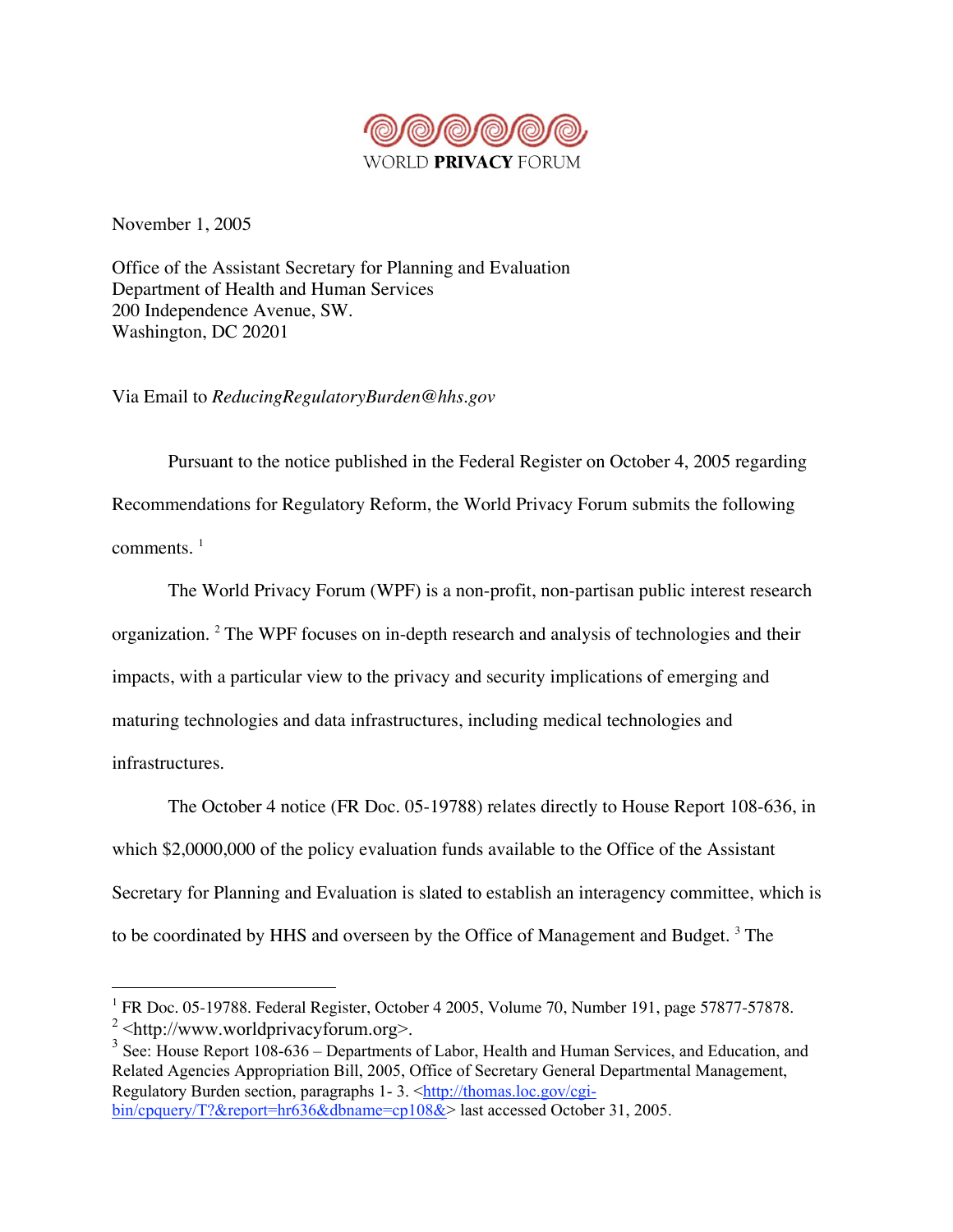directions given to the interagency committee by the House Appropriations Report are as follows: "The committee's role will be to examine the major regulations governing the health care industry, making suggestions regarding where they could be coordinated and simplified to reduce costs and burdens and improve translation of biomedical research into medical practice, while continuing to protect patients. The examination should include an economic analysis of the major regulations to determine transactional costs of complying with regulations." <sup>4</sup> This committee and its aforementioned goals are the subject of the October 4 Federal Register notice.

We recognize the value of the committee's stated goals. These comments discuss key aspects of the committee's role, goals, and procedures.

#### I. Committee Goals: Protecting Patients as the Guiding Principle

The committee's emphasis on reducing costs and regulatory burdens is modified by five very important words, that is: "while continuing to protect patients." <sup>5</sup> We call attention to these words because they make it clear that the other worthy goals set out by the committee are not unilateral objectives to be pursued without attention to their consequences. In many cases, the direct beneficiaries of health regulations are patients.

For example, regulations for the protection of human subjects place barriers to the conduct of research because we know from past history that patients will be harmed in the absence of those barriers. Indeed, it is far from clear that the existing protections work adequately to protect patients. Similarly, the privacy and security rules applicable to the health

 $\frac{1}{4}$  $<sup>4</sup>$  Ibid. Also FR Doc. 05-19788, summary paragraph.</sup>

<sup>&</sup>lt;sup>5</sup> Ibid, FR Doc. 05-19788, summary paragraph. Hereafter, the quoted phrase, "while continuing to protect patients,*"* will not be footnoted again, but will be italicized.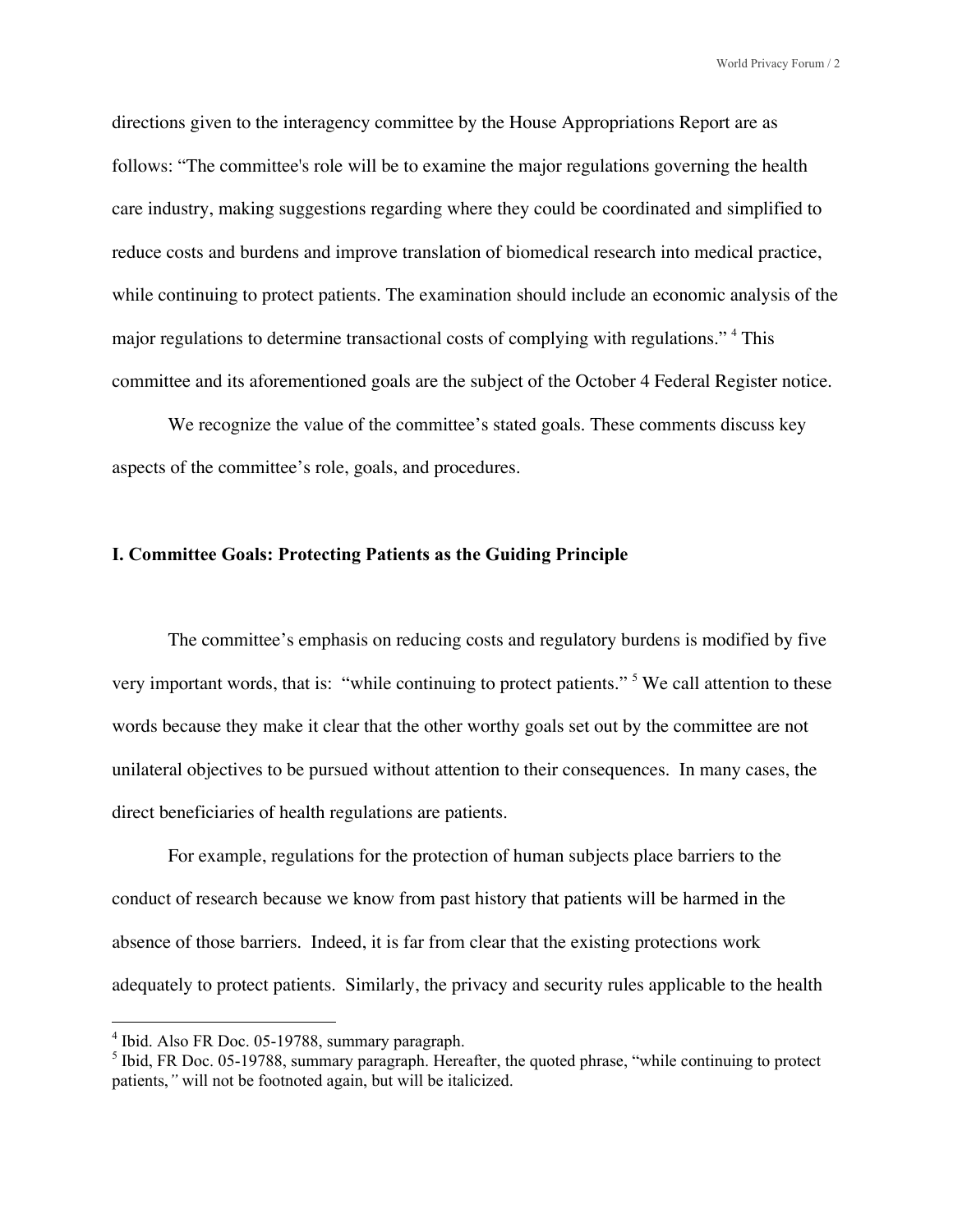care industry are intended to protect data subjects. We know that before the HIPAA privacy and security rules took effect, the health care world was not doing nearly enough to guard to privacy of patients and the security of health information. Had there been adequate protections in place, the cost of complying with the HIPAA rules would have been de minimus.

The costs, burdens, and barriers of regulation are a reasonable subject of inquiry. There can be many ways to achieve an objective. We do not as a society always select the least expensive approach – another approach may adequately meet the objective at hand, or may take into account the other consequences of our choices. As such, the charge to the interagency committee must consider both costs and consequences. That is clearly the point of the words *while continuing to protect patients*.

### II. Committee Membership

As quoted in House Report 108-636, the charge from the appropriations committee is that membership of the interagency committee should include "…Representatives from throughout the health care industry, including institutional and individual providers, the clinical research sector, academia, and public health. It should also include experts in health care economics, hospital administration, and insurance billing practices."<sup>6</sup>

We suggest that the interagency committee needs direct representation from patients and their advocates as well. Studying ways to improve efficiency and reduce costs *while continuing to protect patients* cannot be accomplished fairly or completely unless patients are represented.

<sup>6</sup> House Report 108-636, Office of Secretary, General Departmental Management, "Regulatory burden" subsection, paragraph 3.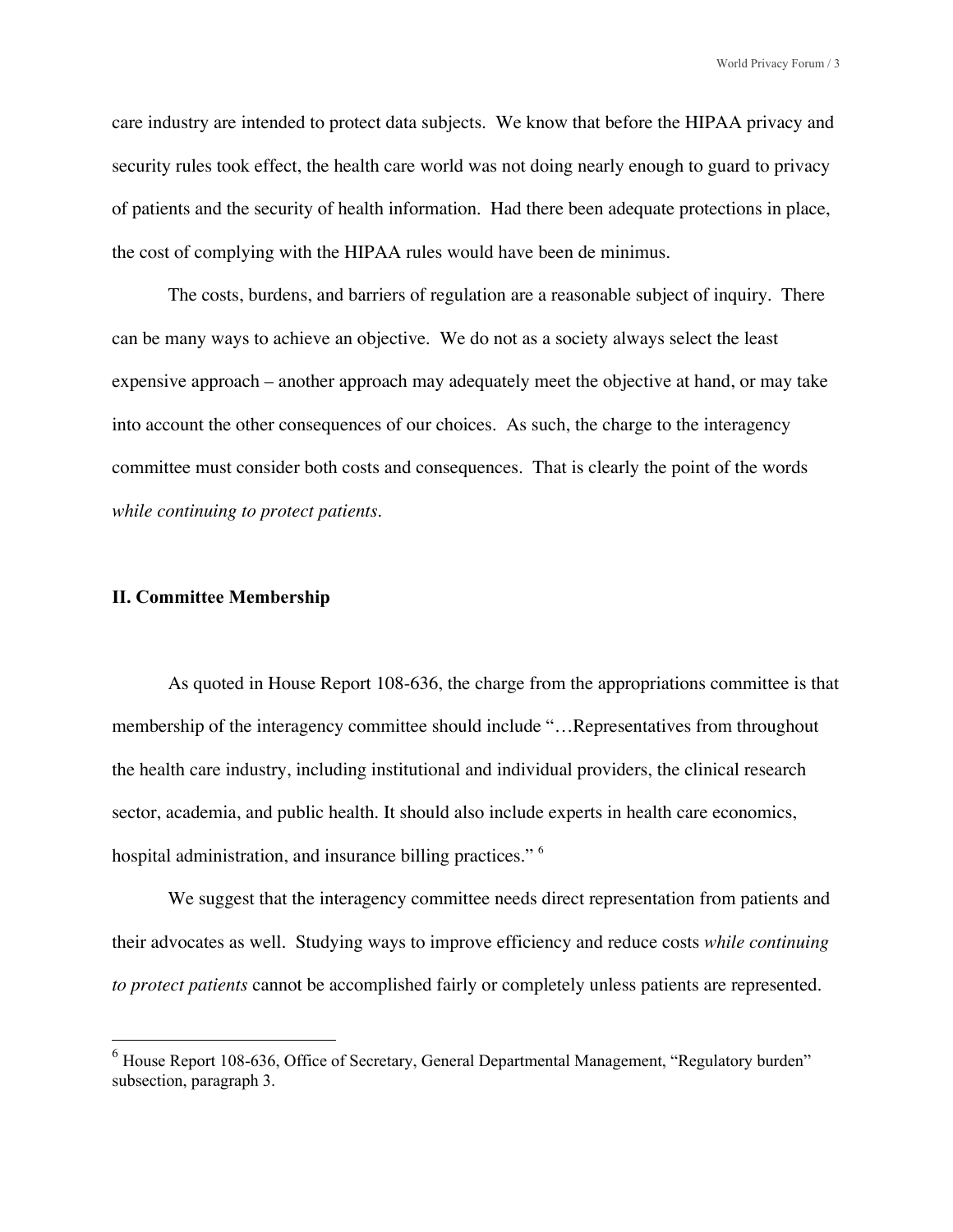The committee should also include members with expertise in civil rights and liberties, law, social sciences, ethics, and privacy policy. Without this representation, the committee will find it difficult to fulfill the objective of protecting patients.

#### III. Evaluating Problems

The WPF is familiar with industry complaints about the HIPAA privacy rule and would like to offer a general suggestion for evaluating any complaints brought to the committee's attention. The process for implementation of the privacy and security rules was long, and it involved many people throughout the health care sector. We know from experience with other privacy laws in the United States and in other countries that it can take many years for all record keepers to learn the new rules and to implement them properly.

Many complaints about the rules result from three primary issues: a lack of understanding, implementation difficulties, or implementation choices. The first category of complaints has clearly diminished over time, and they should continue to do so. Nevertheless, it may take a while longer before privacy and the HIPAA privacy rule will be fully integrated into health care.

Covered entities have sometimes complained that the privacy rule prevents an activity when, in fact, the rule expressly allows the activity. In other cases, complaints about the rule actually go to the implementation choices made by the entities covered by the rule. Some have gone beyond the requirements of the rule and imposed additional privacy protections that are the source of local complaints.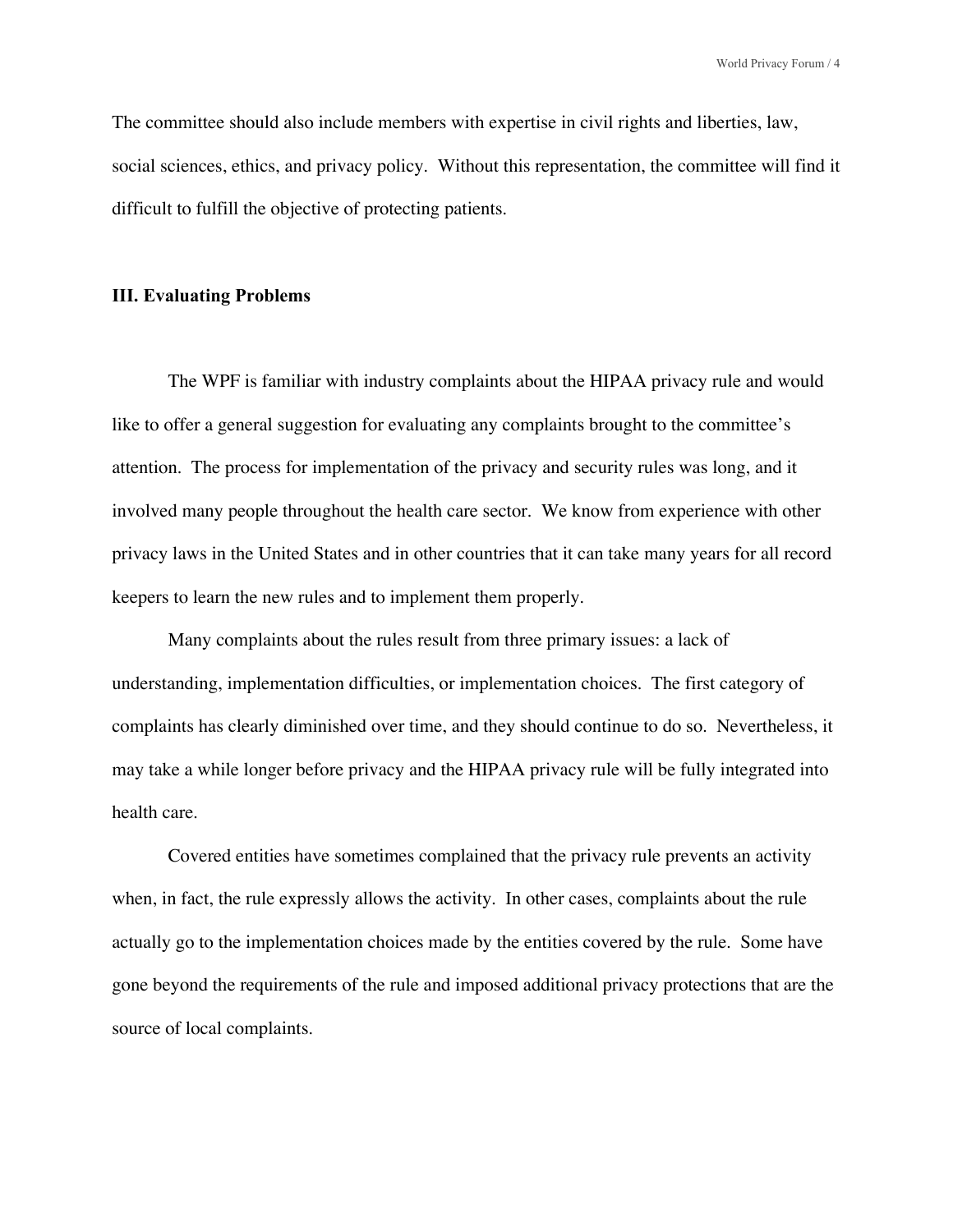We urge the committee to explore complaints with great care. One goal should be to make sure that a complaint does not merely reflect a transitional problem. Another goal should be to make sure that a complaint is not the result of voluntary implementation choices by covered entities. We may applaud the hospital lawyers who insist that their institutions provide additional privacy protections beyond those required by the federal rule. However, it would inappropriate for the interagency committee to seriously consider complaints about implementation choices that are not expressly mandated by the rule itself. The rule should not be blamed for problems that result from voluntary implementation choices made by covered entities.

In other instances, the exercise of rights given to patients under HIPAA has created disruptions for other activities. For example, we have heard complaints from medical researchers that informing patients about their rights sometimes results in patients refusing to participate in research studies.<sup>7</sup> This is reported as if it is a terrible outcome, when telling patients about their rights and allowing them to make choices is precisely the point. This is, to use the phrase from the appropriations committee again, *continuing to protect patients*. There may, of course, be better ways of educating patients, but patients making choices remains fundamental and must be protected regardless of what choices patients ultimately make.

# IV. Protecting Privacy and Efficiency

<sup>—&</sup>lt;br>7 <sup>7</sup> See for example "Potential Impact of the HIPAA Privacy Rule on Data Collection in a Registry of Patients With Acute Coronary Syndrome," Archives of Internal Medicine, May 2005; 165: 1125 - 1129. <http:// archinte.ama-assn.org .>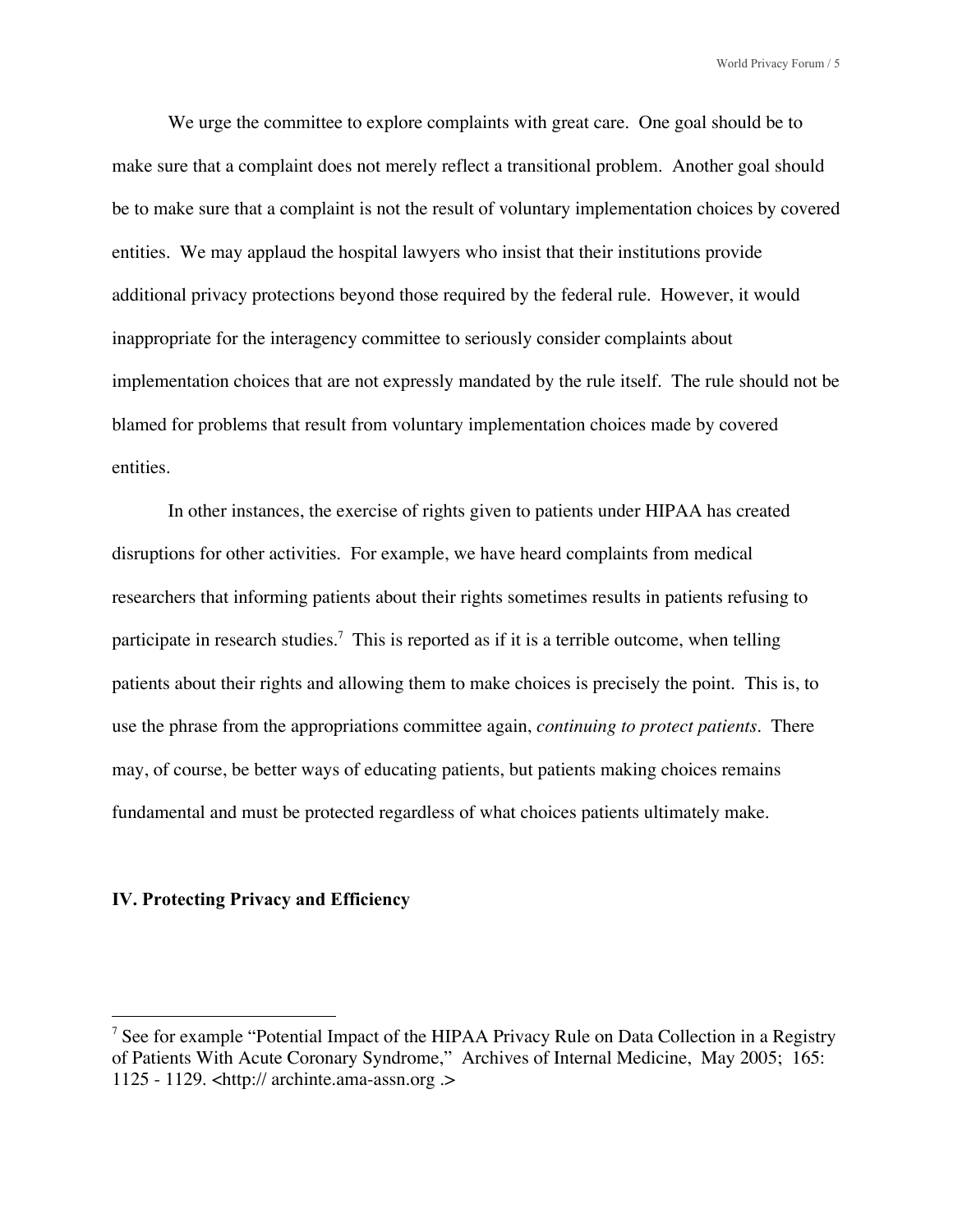The WPF believes that privacy protections and efficiency are not antithetical. Welldesigned and comprehensive privacy rules can be less costly to implement and provide better protections to patients. Following are two specific instances of changes to the HIPAA privacy rule that offer better privacy, better patient care, and lower costs.

## **A. Accounting for Disclosures**

The requirement in the HIPAA privacy rule for maintaining an accounting for disclosures is a good example of a policy that is so riddled with loopholes that it fails to achieve its purpose, protect privacy, or allow for efficient implementation. The rule (45 C.F.R. § 164.528) has attracted plenty of criticism from covered entities that it is too costly or too difficult to implement.<sup>8</sup> One unrecognized problem is that the rule has too many exceptions. It is actually easier and less costly to establish a system to account for all uses and disclosures rather than to require accounting for some and not others. Further, accounting for all uses and disclosures provides better privacy protections for patients and better legal protections for record keepers. In other words, accounting is a feature and not a burden.

In response to complaints about the accounting requirement, it might be tempting to consider eliminating the accounting requirement altogether or adding more exceptions. Those results would be counterproductive. If everyone steps back a bit from the problem, we can find a better solution.

<sup>&</sup>lt;sup>8</sup> Comments typifying this vein may be seen, for example, in the NCVHS testimony of hospital representatives early in the HIPAA implementation process. See: NCVHS Subcommittee on Privacy and Confidentiality, November 19, 2003, Panel I, health care industry representatives. <http://ncvhs.hhs.gov/031119tr.htm#industry>. Note that many of these complaints have been answered

in 2005 for larger providers, as it is now later in the implementation process.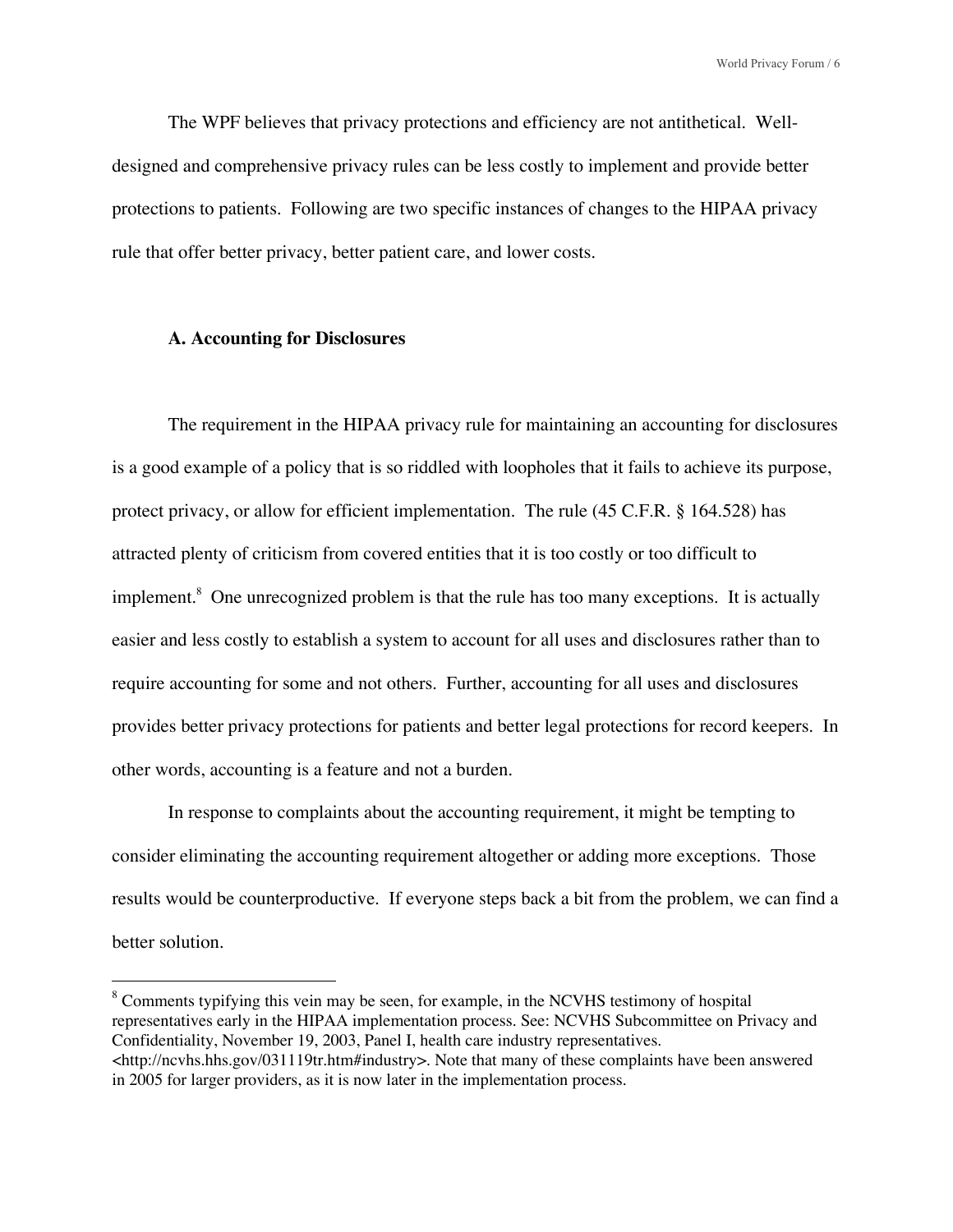It is perfectly apparent that health care record keeping will be increasingly automated and networked in the future.<sup>9</sup> This prospect, especially increased networking, means that the risks of improper access to and disclosure of records will increase in the future. <sup>10</sup> If we are to find a way to *continue to protect patients*, then we must find a way to control improper uses and disclosures. Accounting is one way to accomplish that goal.

Further, in a computerized environment, maintaining accounting is a relatively simple task provided that the capability for accounting is built into the system at the beginning and not added on later. Indeed, many automated health record systems installed today already include a capability for accounting for all uses and disclosures and not just those required by the HIPAA rule.<sup>11</sup> Health care providers include accounting in automated systems not just because of the rule, but because it is good a record keeping policy that protects the provider as well as the patient. The federal government has operated under the Privacy Act of 1974 for many years, and no problems with accounting for health care disclosures have been reported.

<sup>&</sup>lt;sup>9</sup> A national campaign toward modernizing, digitizing and automating health care records is currently underway, as are plans for the creation of a national networked architecture to manage those records (the NHIN.) See, for example, Executive Order 13335, "Incentives for the Use of Health Information Technology and Establishing the Position of the National Health Information Technology Coordinator" (Washington, D.C.: Apr. 27, 2004). Also see the Office of the National Coordinator for Health Information Technology (ONC) <http://www.hhs.gov/healthit/mission.html>.

<sup>&</sup>lt;sup>10</sup> For a more detailed discussion of these issues, see the World Privacy Forum testimony on Electronic Health Records (EHRs) and the National Health Information Network before the Privacy and Confidentiality subcommittee of the NCVHS. See in particular the discussion of medical identity theft and the security issues related to the NHIN.

<sup>&</sup>lt;http://www.worldprivacyforum.org/testimony/NCVHStestimony\_092005.html>.

 $11$  Many tools have become available to facilitate HIPAA compliance, including software and enterprise systems designed specifically for the automating of accounting of disclosures. See among many examples, HIPAA Guard by Integritas < http://www.integritas.com/>, which is a paperless accounting of disclosures system, Etrack Disclosure Tracking System. <

http://www.hipaarx.net/products\_disclosures.htm >, Cortrak http://www.cortrak.com/, HPATS by IO Datasphere, among many others.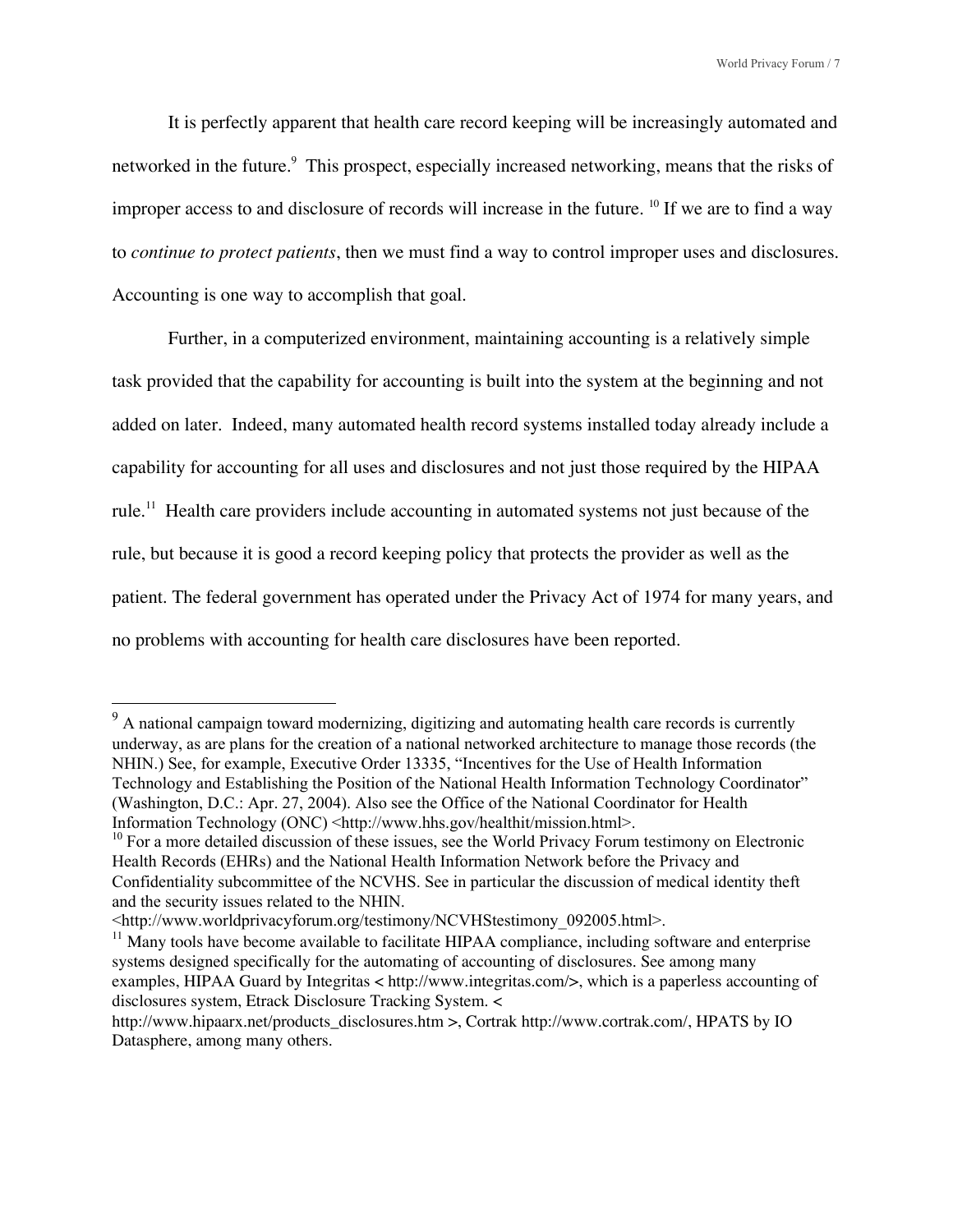The HIPAA rule imposed accounting requirements on legacy systems, and that has much to do with the complaints. For those covered entities that have already built accounting systems, there is little point in changing the rule. To make such a change now would only reward the laggards.

A better approach would be to have a universal accounting rule covering all uses and disclosures without any exceptions. However, this broader rule should take effect for any covered entity with the next new or upgraded computer record keeping system. A full, robust data accounting architecture and system should be an essential element of any National Health Information Network (NHIN). However, we recognize that no one should be asked again to retrofit a legacy system, even if that means that it may be some years before the new policy would be implemented everywhere. With notice, system vendors will be able to meet any accounting requirements at marginal cost.

The WPF believes that any steps to remove or reduce accounting of disclosures would be short-sighted and would in fact lead to markedly higher costs, increased burdens, and lessened patient protections. This would be particularly true after the installation of any NHIN. While removing the accounting of disclosures would satisfy some in the short term, in the long term it would be an extremely costly decision both economically and in terms of the high potential of the loss of patient trust.

# **B. Amendment of Records**

The ability to review and ask for amendment of records is a fundamental privacy right. Under the HIPAA privacy rule, that right is constrained in a way that does not adequately protect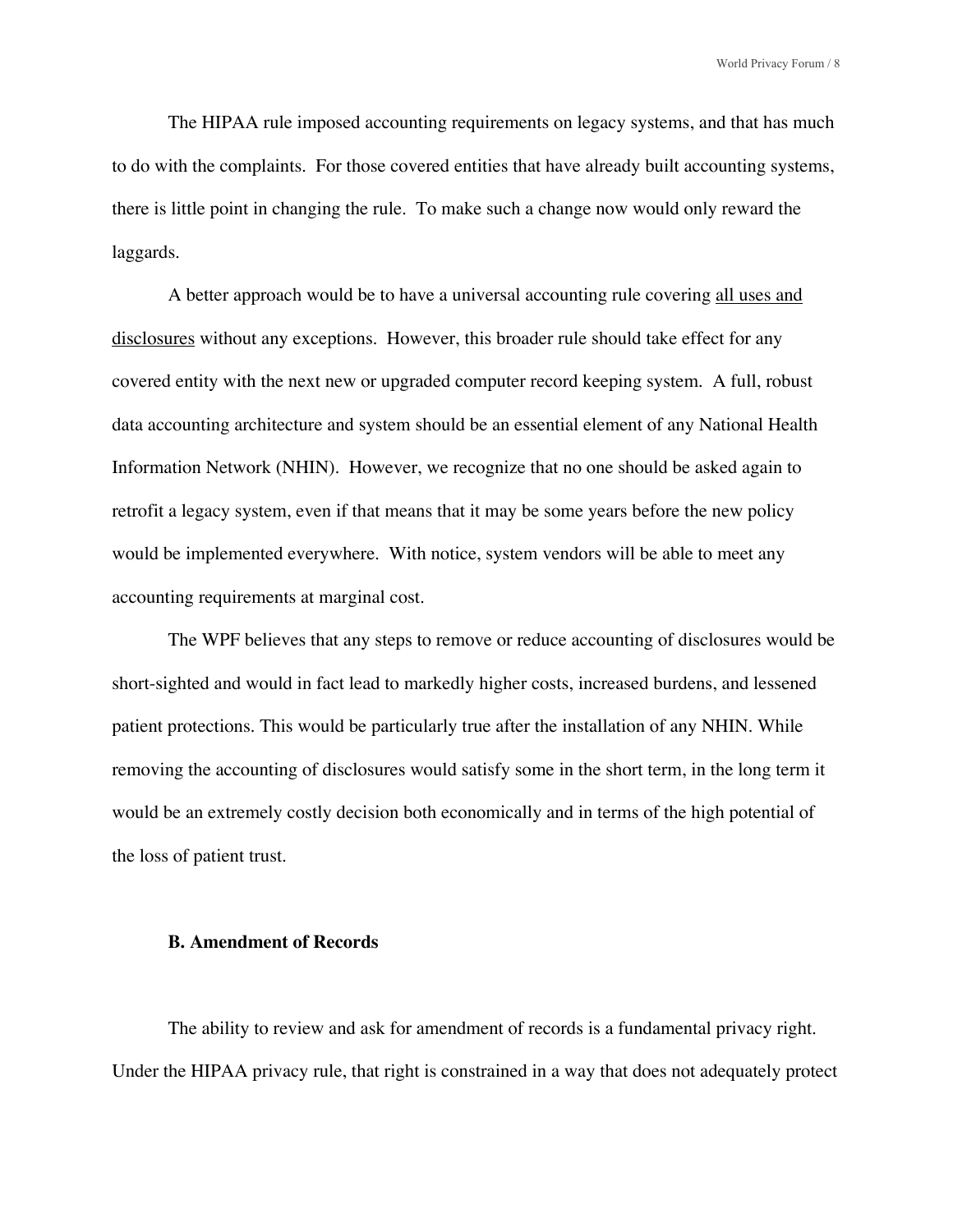the privacy rights of patients or the interest of the health care system in having accurate and complete records. The amendment rule (45 C.F.R. § 164.626) does not require a covered entity to consider a request for an amendment of a record that was not created by the covered entity, unless the originator of the record is no longer available to act on the requested amendment. The administrative process of clearing requests for accounting for records from third parties is complex, expensive, and burdensome to patients and record keepers alike.

Most health records maintained by most health care providers and health plans contain information that originated with someone else. A hospital chart may include referrals from other physicians, results from external laboratories, and other data contributed by third parties. The HIPAA amendment rule allows covered entities to use the information they have without any obligation to review that information if the patient says that there is an error. It is not only unfair and an invasion of privacy to make a decision about someone based on information that may be incorrect, but the result may be increased cost and medical errors.

The HIPAA limited amendment rule violates patient privacy, endangers patients, increases costs, and exposes health care providers to additional liabilities. Further, asking a patient to prove that the original record keeper is unavailable can increase costs or be an impossible barrier for many patients. The result is that incorrect information will be perpetuated in a record, with the potential to do more damage in the future.

An alternate approach can do better for everyone. If a record keeper maintains information about a patient, then it should consider a request for amendment. At worst, a record keeper will have to accept a statement of disagreement from the patient to be included with the disputed information. This obligation is the same as is required under HIPAA for the record keeper's own records. At best, a health care provider will realize that it has incorrect information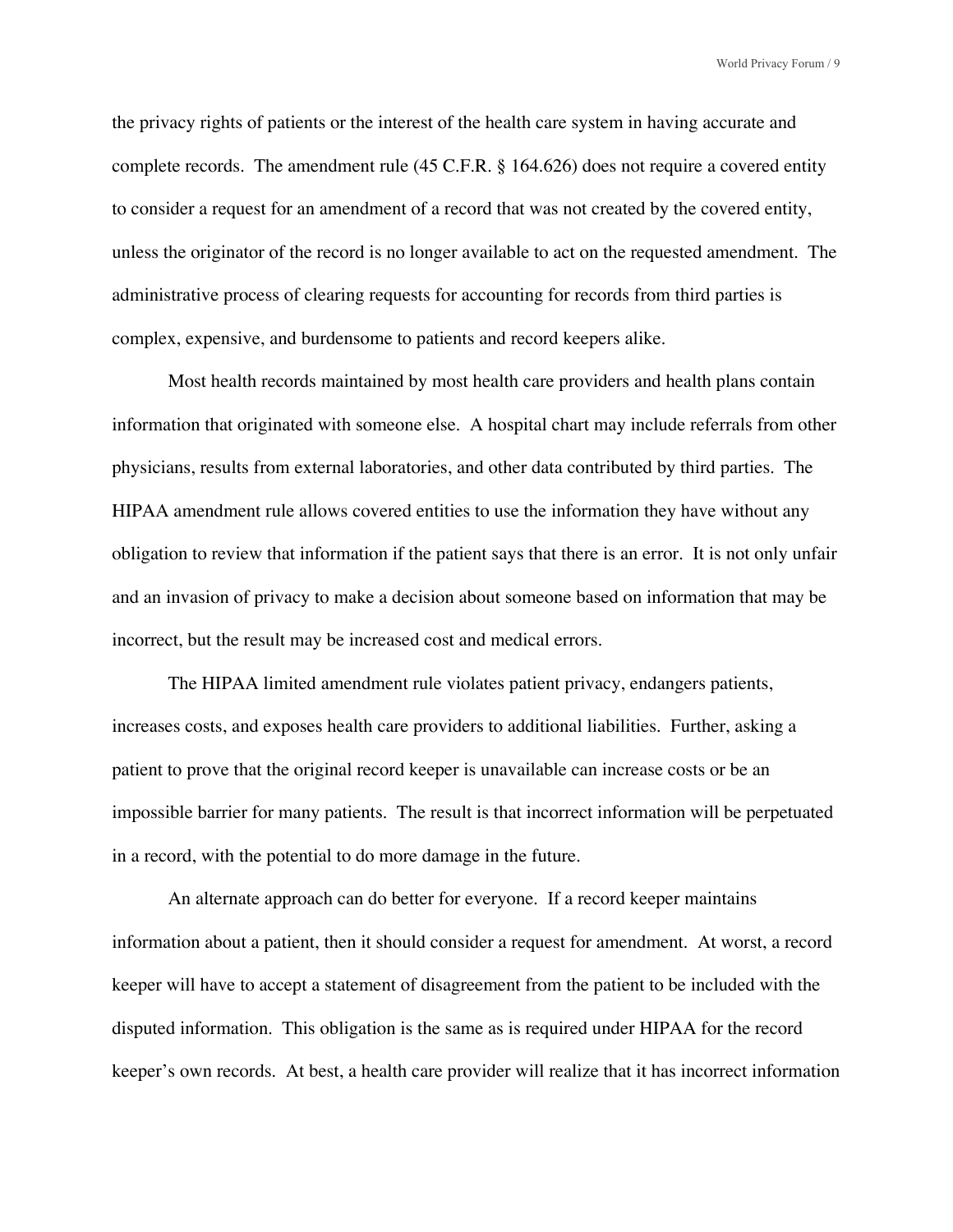and can make an appropriate adjustment that might correct a blood type, family relationship, family history, existence of a previous test, or other vital piece of health data.

Some will argue that any health care provider would gladly correct any of the cited types of errors in a record, and they may be right. If so, the making the requirement obligatory will impose no greater burden than already exists. All covered entities must have a system to consider amendments already in place. It is easier and less costly to consider and resolve patient requests for amendment than to decide administratively that some records may be the subject of a request for amendment and some may not be. For many issues, it is simpler and less costly to address them substantively than to deal with divergent and confusing administrative distinctions that make little sense and that do not *continue to protect patients*. A better and broader amendment rule will protect privacy, reduce medical errors, and simplify the administrative burden associated with the amendment process.

And a final note: it is important to take the growing crime of medical identity theft into account. This is a crime where an identity thief may intentionally alter or inadvertently cause to be altered a victim's medical file so that the file reflects diseases or a medical history that the victim does not have. It is nightmarish that a patient's medical chart may include information about someone who has stolen the patient's identity for the purposes of using the victim's insurance or for dodging medical bills. However, this crime is already occurring and the accuracy of patient medical files is already being impacted.<sup>12</sup> Medical identity theft is an

 $12$  In August 2005 testimony before the NCVHS, the WPF discussed four examples of medical identity theft. The thefts resulted in the alteration of victims' medical records to match the health or other needs of the perpetrators of the crime. See "Electronic Health Records and the National Health Information Network: Patient Choice, Privacy, and Security in Digitized Environments," Section A, *Identity Theft and Electronic Health Records: The Centrality of Accuracy, Access, and Right of Correction*. < http://www.worldprivacyforum.org/testimony/NCVHStestimony\_092005.html>.